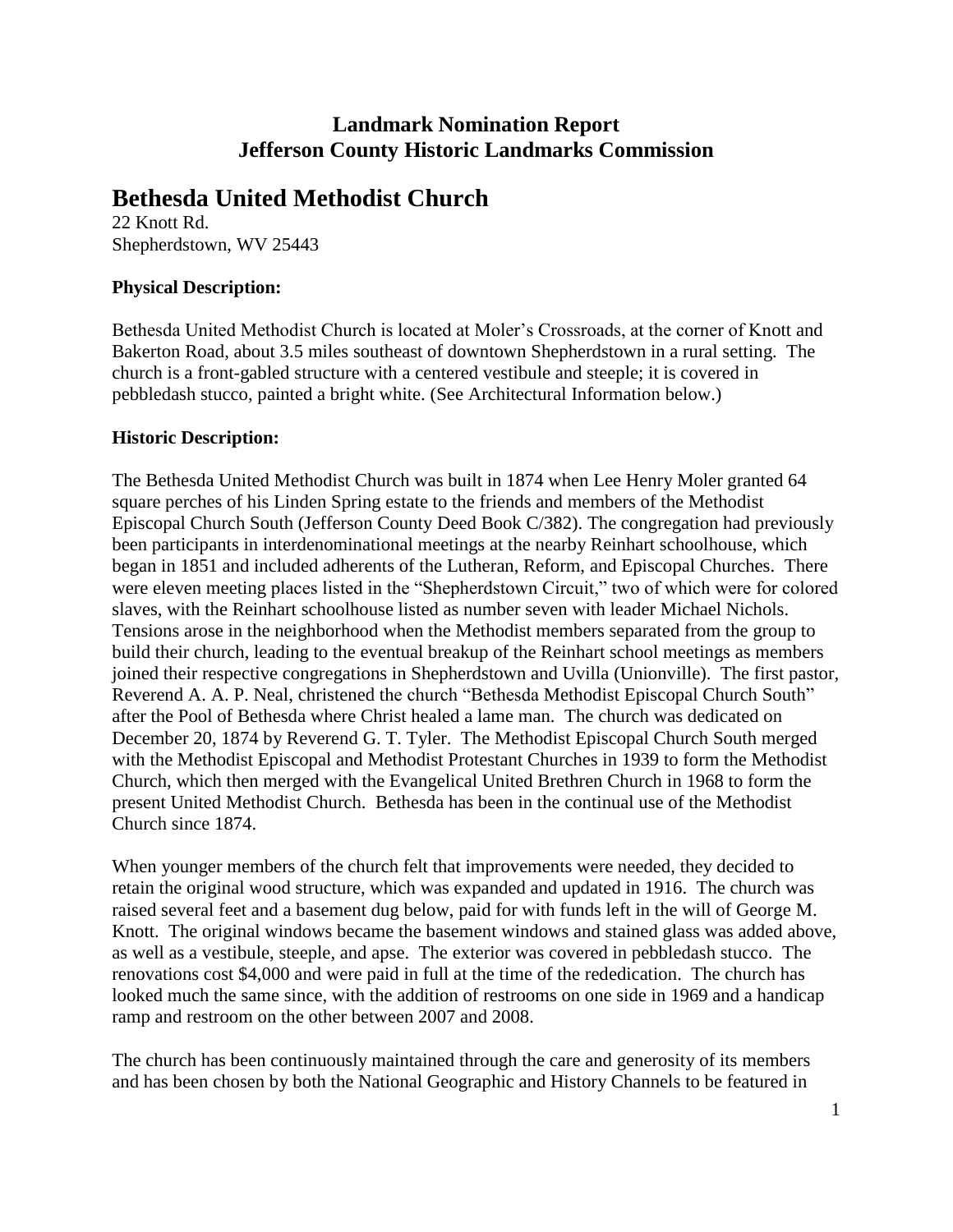historic pieces as representative of a traditional rural church in its rural setting, with panoramic views of mountains and fields.

### **Architectural information:**

Gable-front church 30' wide x 56' long Sited parallel to crossroads, facing Bakerton Road Date stone "1874" set at a front corner Wood structure overlaid with pebbledash stucco, painted white Concrete foundation with water table and parget, painted white

Grey asphalt shingle roof Decorative slate roof on steeple with metal flashing and finial Interior brick chimney to the rear on the southeast side with corbelled top Decorative brackets on the cornice and returns Cornice continues into belt course around the vestibule and steeple

3-bay front northeast gable 3-bay sides 2-bay rear southwest gable

Stained glass windows with round tops and geometric pattern with protective panels Stained glass fanlight above the main entrance Modern fixed frame round top vinyl windows with grids in basement Round window in rear gable Additional stained glass window centered high on the steeple

Main entrance: double door purchased in 2001 Two doors on northwest side – one from handicap ramp and one at ground level Bricked stair leading up to the main door

Addition on southeast side to accommodate 2 restrooms, exterior entrance, stuccoed to match the church Handicap ramp on opposite side with white wood railing

#### **Nomination Criteria:**

The JCHLC nominates this property under Criteria A for inclusion on the list of registered county landmarks. Criteria A states that a site may be nominated if, in the opinion of the JCHLC, it is associated with events that have made a significant contribution to the broad patterns of our history.

#### **Nomination Action:**

The JCHLC voted unanimously to add **Bethesda United Methodist Church,** under Criteria A, to the rolls of registered Jefferson County Historic Landmarks on August 17, 2016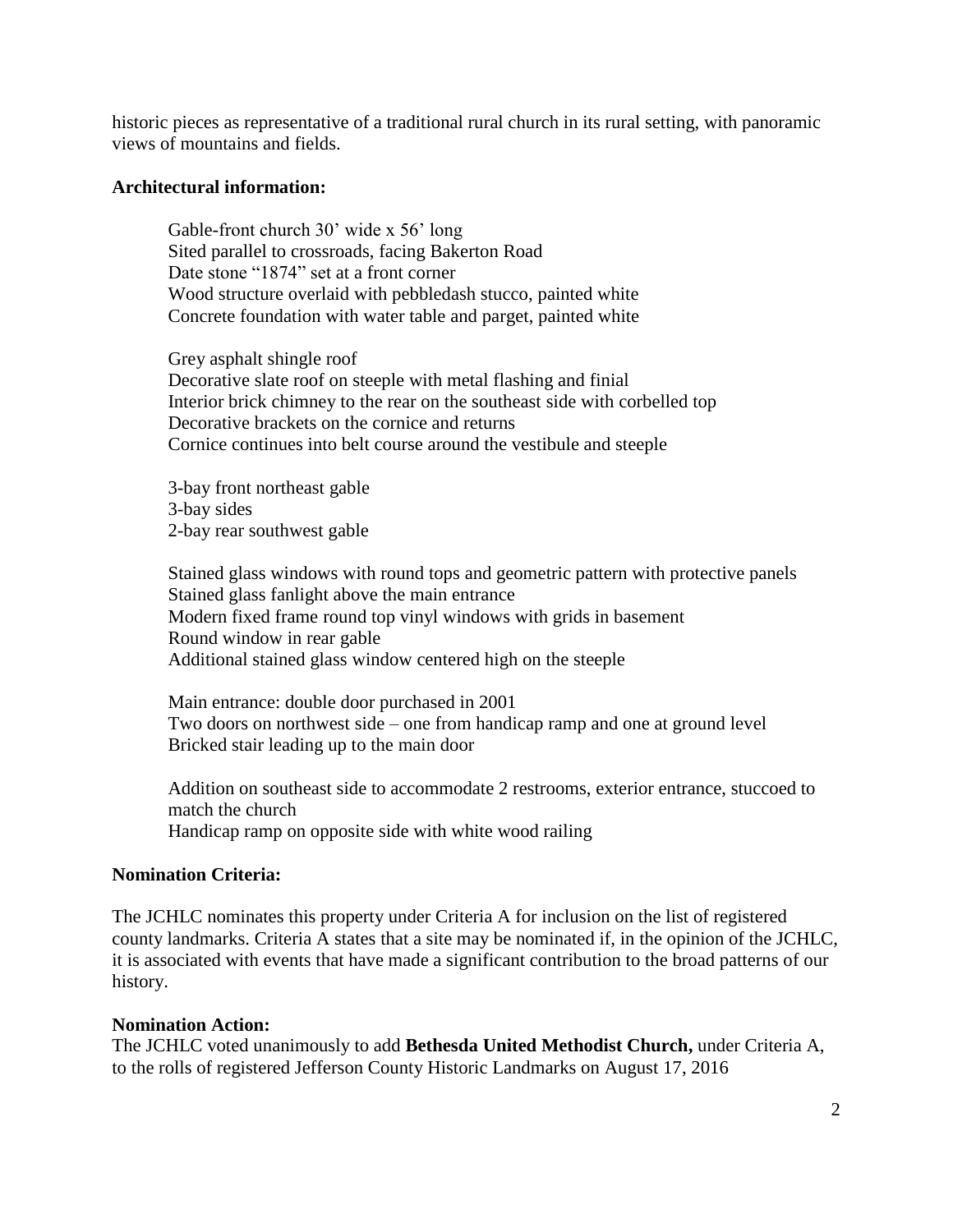

1852 map showing the Linden Spring estate and the school on Christian Reinhart's property